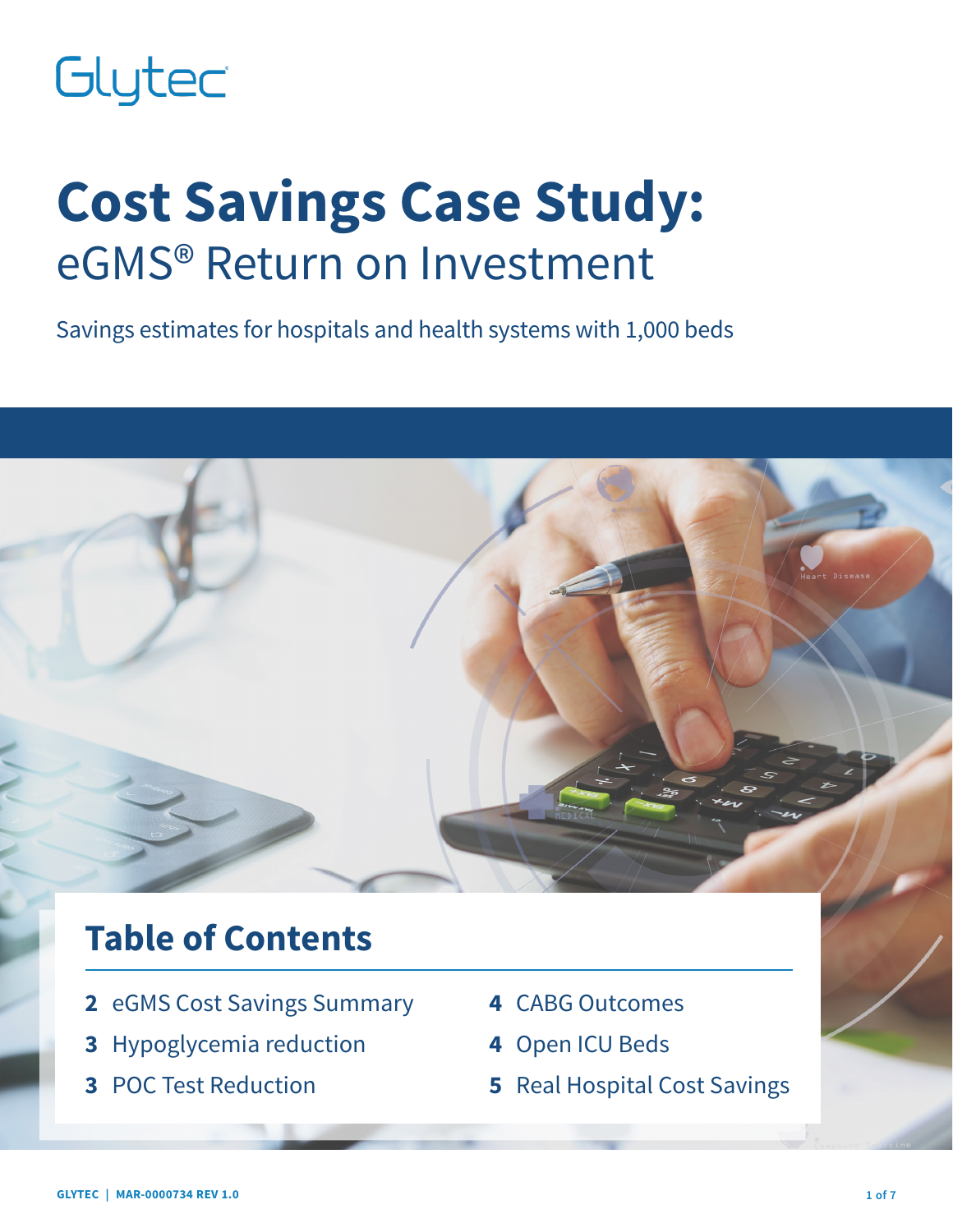# Glutec

#### **eGMS Cost Savings Summary**

From both a medical and business perspective, eGMS isn't just a nice-to-have — it's a must-have.

Improving glycemic management in the hospital results in better and safer care for patients $1-3$ . In a perfect world, that would be all you need to know. But there's a cost associated with improvement, and that cost must be justified.

Thankfully, improving glycemic care using Glytec's eGlycemic Management System® (eGMS) doesn't just enhance patient safety $4-6$  — it can also dramatically reduce costs.7 It's easy to do the math and see how the savings could result in positive, scalable ROI.

### *Projected outcomes + savings summary for a 1,000-bed hospital or healthcare system\**

| <b>Outcome</b>                                                 | <b>Savings</b> |
|----------------------------------------------------------------|----------------|
| 1,014 fewer severe hypoglycemia<br>(<40 mg/dL) events per year | \$2,975,076    |
| 17,100 fewer point-of-care blood<br>glucose tests per year     | \$76,950       |
| 300 CABG procedures with a<br>lower cost of care               | \$1,096,200    |
| 780 additional open ICU<br>bed-days per year                   | \$429,000      |

\*Projected based on conservative estimates using real data

**Total projected annual savings with eGMS®**

**\$4,577,226**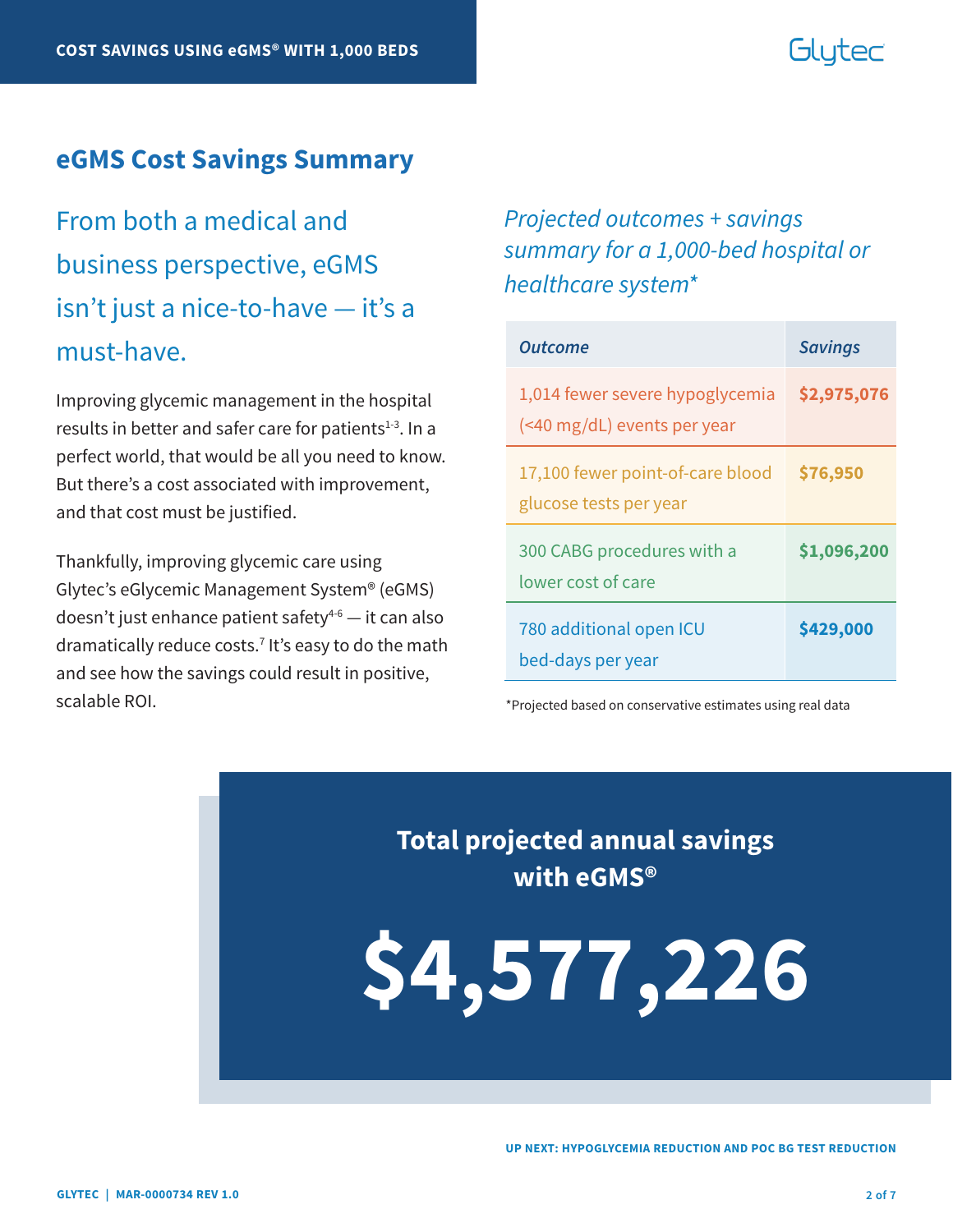# Glutec

Hypoglycemia events are a major financial drain for hospitals,<sup>8</sup> in addition to its impact on patient safety and outcomes. By replacing outdated and dangerous paper protocols and sliding scale monotherapy<sup>9</sup>, and using guided workflows with safety guardrails that decrease errors<sup>6</sup> and improve administration, eGMS can reliably reduce the incidence of hypoglycemia in your health system.<sup>5</sup>

At a 1,000-bed hospital or healthcare system, we anticipate that reduction in severe hypoglycemia will result in **\$2,975,076 in savings** annually.

### **How we got here...**

We reached this projection by taking an estimated number of severe hypoglycemia events per year at a hospital of this size (**1,126**) and calculating a **90% reduction** in incidence of severe hypoglycemia (a conservative estimate based on our research, in which we see up to 99% reduction $10$ . We then multiplied the reduced number of incidents by a proven cost per severe hypoglycemia event from a peer-reviewed study.7

# **Hypoglycemia Reduction Reduced point-of-care blood glucose tests**

Every point-of-care blood glucose test performed costs nurses' time and the hospital money. By reducing time-to-target blood glucose<sup>11</sup> and length of stay,<sup>7</sup> the use of eGMS results in fewer POC blood glucose tests.<sup>12</sup>

At a 1,000-bed hospital or healthcare system, we anticipate that reduction in point-of-care blood glucose tests will result in **\$76,950 in savings** annually.

### **How we got here...**

We reached this projection by taking an estimated number of POC BG tests per year at a hospital of this size (**342,000**) and calculating a **5% reduction** (a conservative estimate based on our research, which ranges from 20% to 47% reduction $6,12,13$ ). We then multiplied the number of tests avoided by an estimated \$4.50 excess cost per test.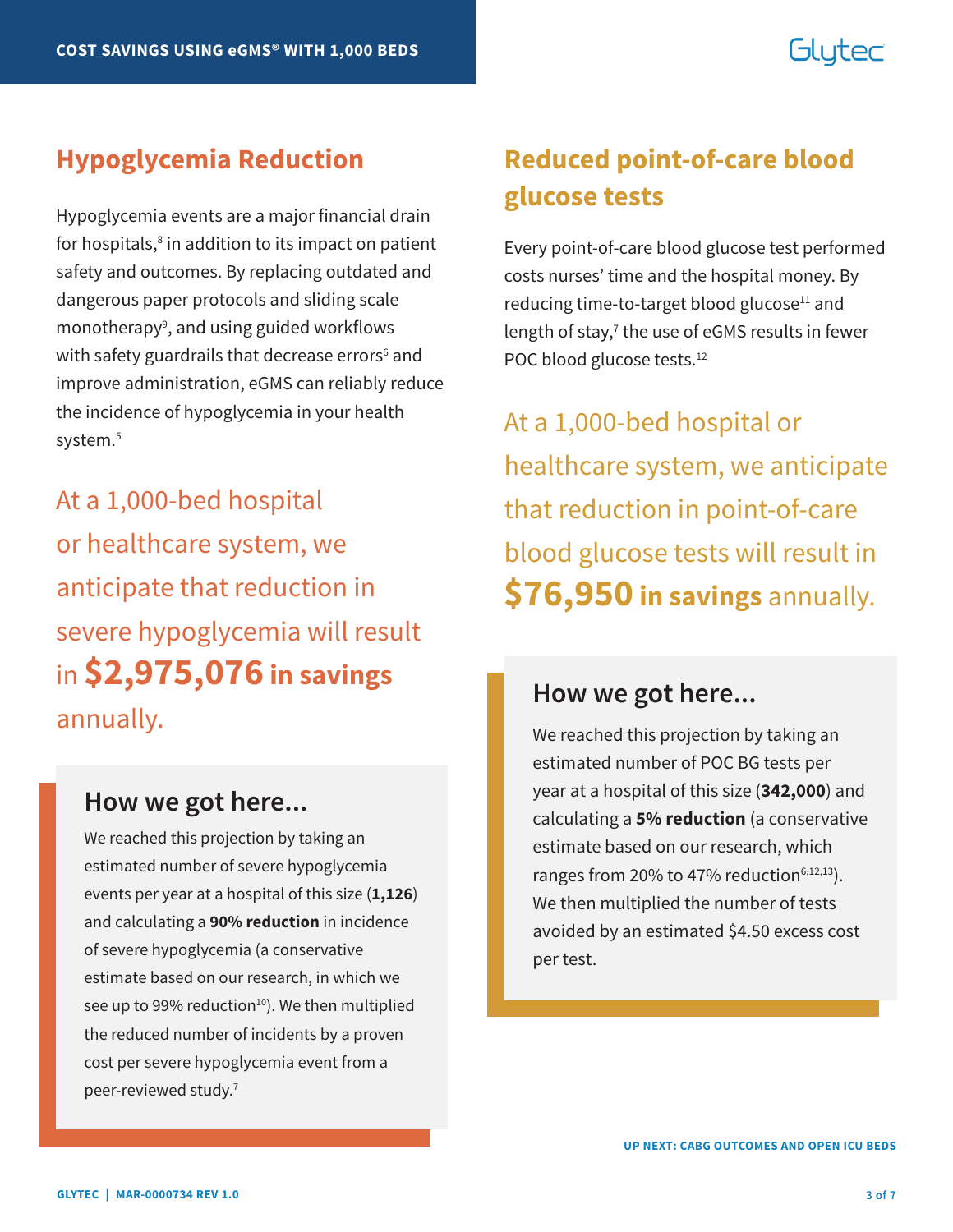# Glutec

## **Better glycemic management following CABG**

Glycemic complications following CABG procedures can be very costly. eGMS reduces the cost per procedure by reducing complications, shortening hospital stays and reducing resource utilization across ICU, pharmacy, radiology, lab and consultation services.<sup>14</sup>

At a 1,000-bed hospital or healthcare facility, we anticipate that improved glycemic management of CABG patients will result in **\$1,096,200 in savings** annually.

#### **How we got here...**

We reached this projection by taking an estimated number of CABG procedures per year at a hospital of this size **(400)** and estimating that **75% of these patients will need IV insulin**. We then multiplied the estimated number of IV insulin-requiring CABG patients by a proven cost savings from a study comparing intensive to conservative glucose control.14

### **New open ICU bed-days**

eGMS gets insulin-requiring patients into target range<sup>15</sup> and out of the ICU faster,<sup>16</sup> opening up beds for other patients in need.

At a 1,000-bed hospital or healthcare facility, we anticipate that increasing open ICU bed days as a result of eGMS usage will result in **\$429,000 in savings** annually.

#### **How we got here...**

We reached this projection by taking an estimated number of insulin-requiring patients in the ICU per year at a hospital of this size (**3,000**) and calculating an **0.26 day reduction** in ICU length of stay per patient (a conservative estimate based on our research, which ranges from 0.26 to 3.18 days reduction<sup>7,17</sup>). We then multiplied the number of additional open bed days by a conservative estimated throughput value of **\$550**.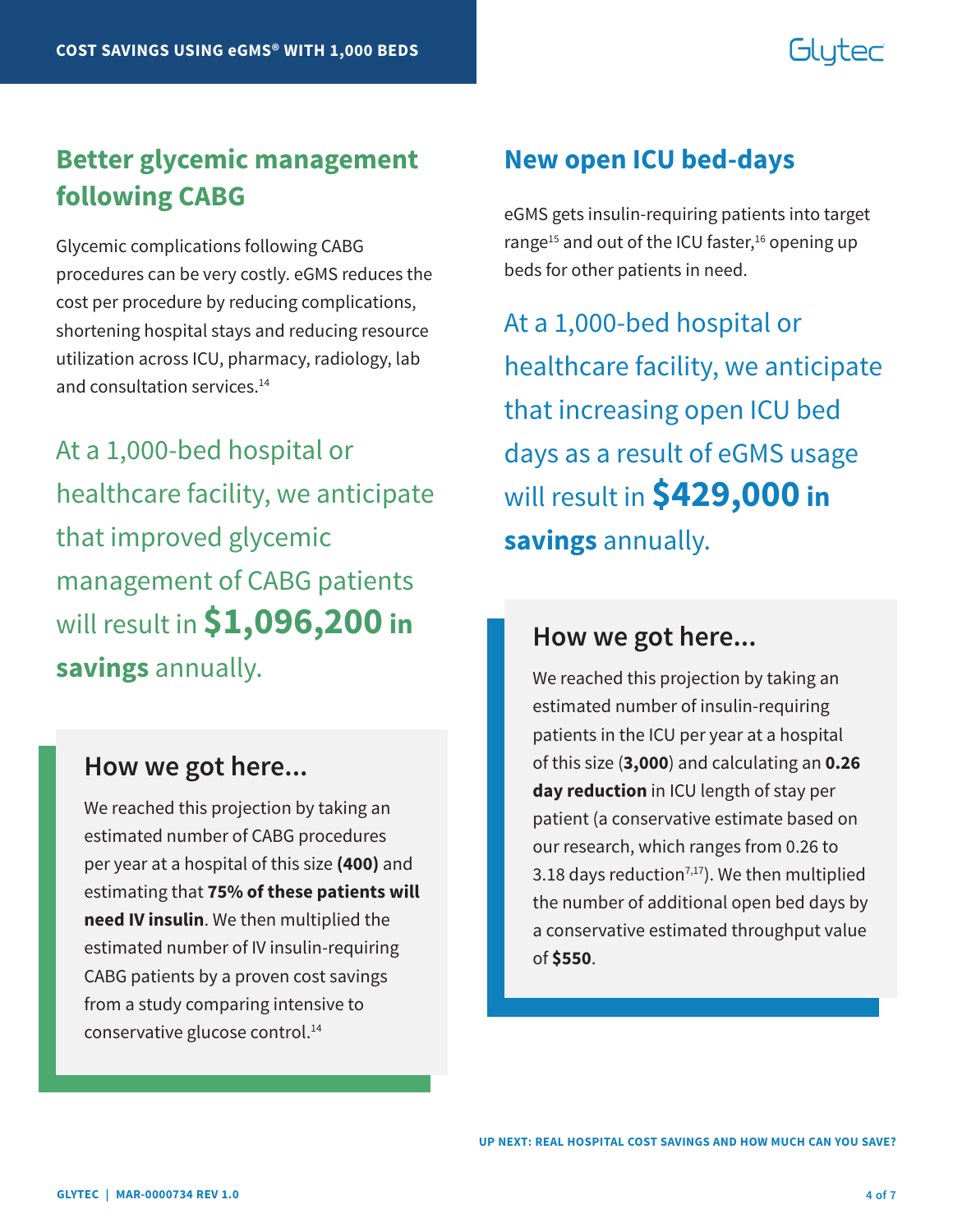# Gluter

#### **Real Hospital Cost Savings**

**While the savings in this guide are projections, real hospitals have saved millions using eGMS.** 



**medical center in California, realized \$7.1 million in annual savings using eGMS.7**

 $\bullet\bullet\bullet\bullet$  The standardization of care  $\ldots$  anytime you can do that, you're going to decrease the variation, and as a result, we've been able to reduce our length of stay by approximately two days. What's really exciting is the 74% reduction we have seen in severe hypoglycemic events less than 40, because we know those can be very catastrophic and the potential savings is in the millions of dollars."  $\binom{6}{}$ you c<br>varia

*Rose Newsom RN, MSN, NE-BE, Director of Nursing Practice at Kaweah Delta Health Care District.*

Throughout this cost-savings guide, we've used conservative estimates to illustrate how Glytec's eGMS isn't just the right thing to do to achieve optimal patient safety: it's also a smart investment.

Reach out for a personal consultation to receive a personalized projected cost savings using your institution's data points.

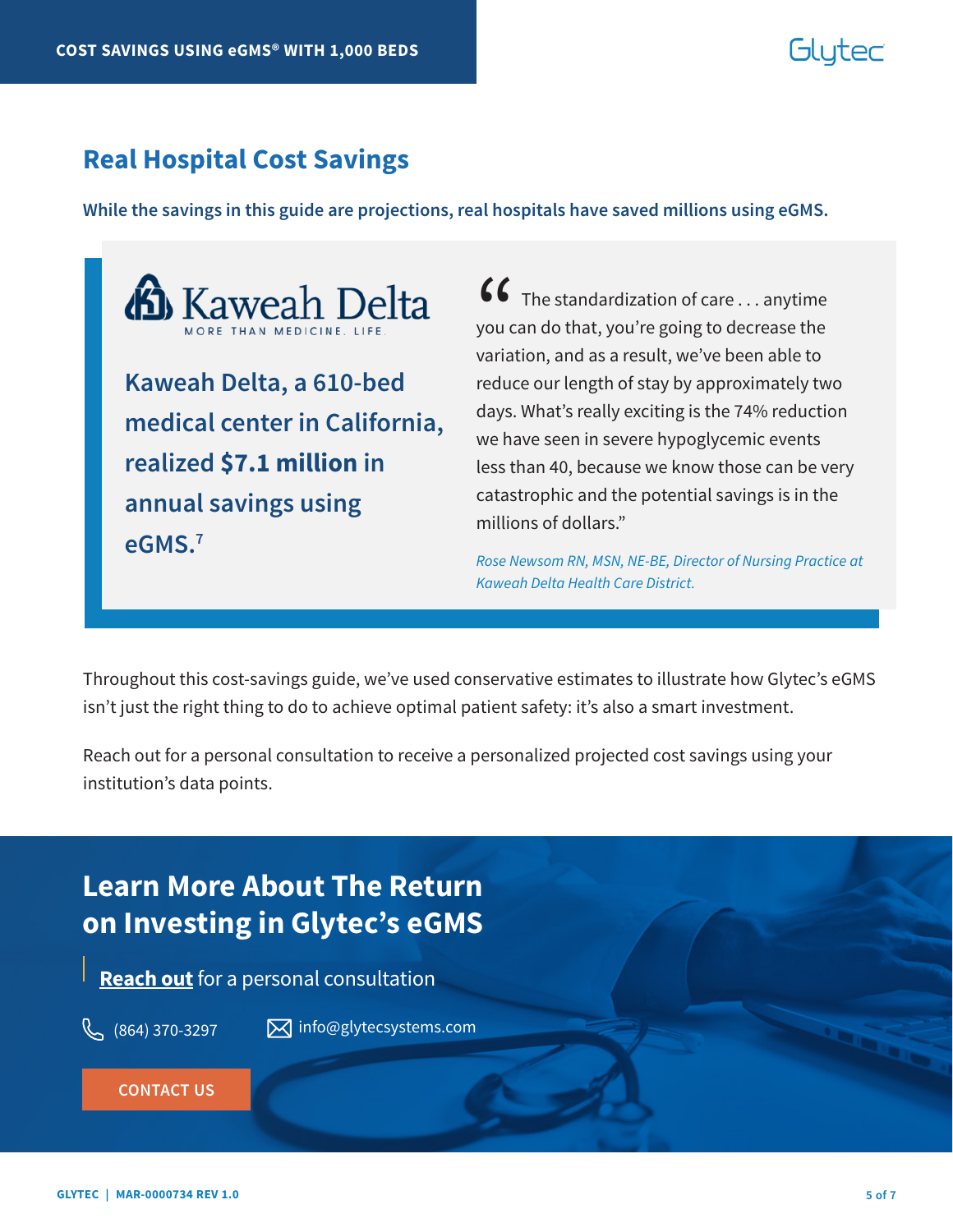#### **References**

- 1. Umpierrez GE, Smiley D, Zisman A, et al. Randomized study of basalbolus insulin therapy in the inpatient management of patients with type 2 diabetes (RABBIT 2 trial). Diabetes Care 2007;30:2181–2186
- 2. Ceriello A. Hyperglycemia and the worse prognosis of COVID-19. Why a fast blood glucose control should be mandatory. Diabetes Res Clin Pract 2020;163:108186
- 3. Ceriello A, De Nigris V, Prattichizz F. Why is hyperglycaemia worsening COVID-19 and its prognosis? Diabetes Obes Metab. 28 May 2020 [Epub ahead of print]. DOI: 10.1111/dom.14098
- 4. Chancellor WZ, Mehaffey JH, Hawkins RB, et al. Electronic Glycemic Management System and Endocrinology Service Improve Value in Cardiac Surgery [published online ahead of print, 2020 Oct 29]. Am Surg. 2020;3134820950685. doi:10.1177/0003134820950685
- 5. Aloi J, McFarland R; Reduction of Hospital Hypoglycemia with eGMS and Quality Programming Across 180 US Hospitals. Poster presentation at the Hospital Diabetes Meeting, June 18, 2020
- 6. Dudley D, Gaines M. Use of Technology Reduces Incidence of Hypoglycemia-Related Adverse Drug Events Among Patients Requiring Insulin Therapy While Hospitalized. DTS Virtual Poster Meeting. June 18, 2020.
- 7. Newsom R, Patty C, Camarena E, Gray T, Sawyer R, Brown B, McFarland R. Safely Converting From Sliding Scale to Basal Bolus Insulin Across an Entire Medical Center via Implementation of the eGlycemic Management System. American Diabetes Association Scientific Sessions. June 2017.
- 8. Gaines M, Pratley R, Tanton D. Financial Implications of Poor Glycemic Management & Improvement Strategies for Optimal Outcomes. IHI National Forum on Quality Improvement in Health Care. 2018.
- 9. 15. Diabetes Care in the Hospital: Standards of Medical Care in Diabetes—2020. American Diabetes Association. Diabetes Care Jan 2020, 43 (Supplement 1) S193-S202; DOI: 10.2337/dc20-S015 Retrieved from https://care.diabetesjournals.org/ content/43/Supplement\_1/S193.
- 10. Rabinovich, M., Grahl, J., Durr, E., Gayed, R., Chester, K., McFarland, R., & McLean, B. (2018). Risk of Hypoglycemia During Insulin Infusion Directed by Paper Protocol Versus Electronic Glycemic Management System in Critically Ill Patients at a Large Academic Medical Center. Journal of Diabetes Science and Technology, 12(1), 47–52.
- 11. Ponnusamy, Deepa & Piziak, Veronica & Patel, Sonal & Urbanosky, Rhonda. (2014). B2-3: Comparative Effectiveness of a Computerized Algorithm versus a Physician Instituted Protocol to Manage Insulin Infusions after Cardiac Surgery. Clinical Medicine & Research. 12. 97-97. 10.3121/cmr.2014.1250.b2-3.
- 12. Newsom, R, Patty, C, Camarena, E, Gray, T, Sawyer, R, Brown, B, McFarland, R. Implementation of the eGlycemic Management System A Medical Center Case Study. International Hospital Diabetes Meeting. May 19, 2017.
- 13. Aloi, J, Booth, R, McFarland, R, Ullal, J, Mabrey, M. Finger Stickin' Good? Improved Glycemic Control in CV Surgery Patients Provides Cost Savings Through Reduction in Point of Care Tests. Annual Diabetes Technology Meeting. Oct 22, 2015.
- 14. Cardona S, Pasquel FJ, Fayfman M, et al. Hospitalization costs and clinical outcomes in CABG patients treated with intensive insulin therapy. Journal of Diabetes and Its Complications. 2017 Apr;31(4):742-747. DOI: 10.1016/j.jdiacomp.2017.01.003.
- 15. Newton, C.A., Smiley, D., Bode, B.W., Kitabchi, A.E., Davidson, P.C., Jacobs, S., Steed, R.D., Stentz, F., Peng, L., Mulligan, P., Freire, A.X., Temponi, A. and Umpierrez, G.E. (2010), A comparison study of continuous insulin infusion protocols in the medical intensive care unit: Computer guided vs. standard column based algorithms. J. Hosp. Med., 5: 432-437. https:// doi.org/10.1002/jhm.816